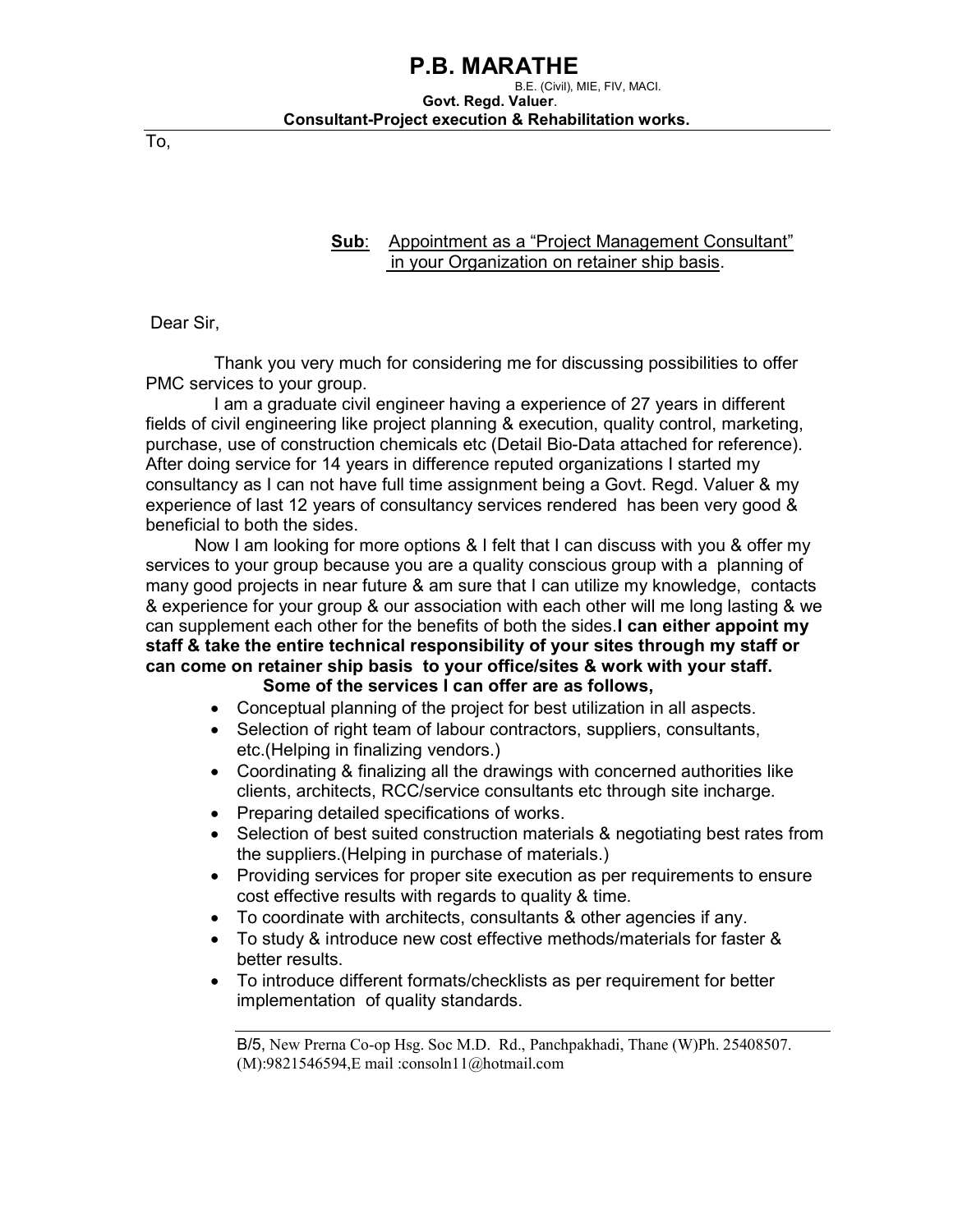## P.B. MARATHE

#### B.E. (Civil), MIE, FIV, MACI. Govt. Regd. Valuer. Consultant-Project execution & Rehabilitation works.

 These are some of the services which I can provide, however any other service required can also be provided, as it will not be easy to define everything unless we start working together & know each others requirements in detail.

 I hope this will give you a fair idea of the services I am in a position to offer & I am sure that you will find this interesting & we can meet once as per your convenience to discuss this in detail.

With Regards,

Yours faithfully,

(P.B.Marathe.)

### Encl: Bio-data & company profile

B/5, New Prerna Co-op Hsg. Soc M.D. Rd., Panchpakhadi, Thane (W) Ph. 25408507. (M):9821546594,E mail :consoln11@hotmail.com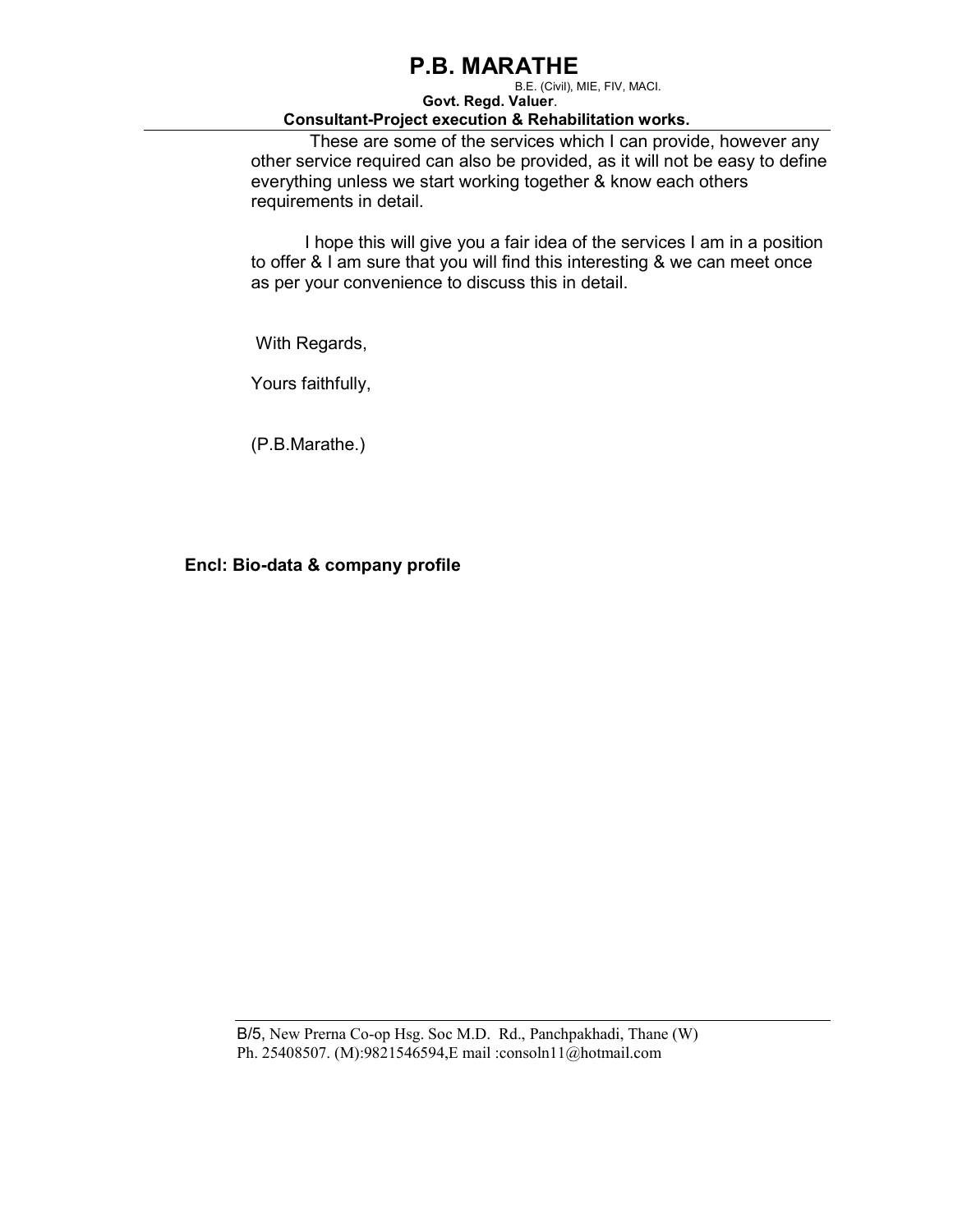## P.B. MARATHE

## B.E. (Civil), MIE, FIV, MACI. Govt. Regd. Valuer. Consultant-Project execution & Rehabilitation works.

Company Profile.

 I am a graduate Civil Engineer with 27 years of experience in the different fields of civil engineering . I am a "Govt. Registered Valuer"  $&$  I also hold following memberships,

- Member of "Inst. Of Engineers" (MIE)
- Fellow Of Institute of Valuers (FIV)
- Member of "American Concrete Inst."(MACI)
- License as "Site Supervisor Grade-1" from Mumbai mun. Corpn.

 I have worked on managerial positions in different reputed organizations before starting my own "Civil engineering consultancy & Valuation works." Some of the cos. in which I have worked are as follows,

- Tata Electric cos.
- Gujrat Ambuja Cements Ltd.
- Garware Paints Ltd.
- Deepak Fertilizers Ltd.
- Dewan Housing Development Ltd.
- Reputed builders like "Lok group, Deshmukh Builders"etc.
- 1. After working for more than 15 years in different fields, I started my own business in the field of project consultancy on retainershipbasis, initially rendered services to "M/s R.Raheja group co," "M/s Ashar Group" a reputed builder organizations in Mumbai & Thane by helping them on their projects on all technical aspects  $\&$ "International Institute for Population Sciences (IIPS)- Govandi" for helping them on their tech. requirements on retainer ship basis for  $3\&$  half years with "M/s Vikas" Gokhale-HUF"-Structural Engineer & Project Management Consultant as in charge of his PMC division handling PMC projects at Andheri & Nerul for 4 yrs. with  $M/s$ Siddhivinayak Enterprises at Diva on 2 projects for 4 yrs  $\&$  with "M/s East India" Earthmovers" Thane for 3.5 yrs.

Presently I am working as Free Lance "Technical Consultant" with "M/s Sainath **Developers-** Mulund" & as PMC, With M/s Shrishti Gp.for their project  $(a)$  Thane, for "M/s Aaditya Associates"- at Thane for 4 projects, With M/s Samuday Gp.for their project  $\hat{a}$  Dativali with M/s Ashar Gp. Thane for Quality monitoring & with M/s Kutchi Sarvodaya Nagar, for their project at Chembur

### (P.B.Marathe)

B/5, New Prerna Co-op Hsg. Soc M.D. Rd., Panchpakhadi, Thane (W)Ph. 25408507. (M):9821546594,E mail :consoln11@hotmail.com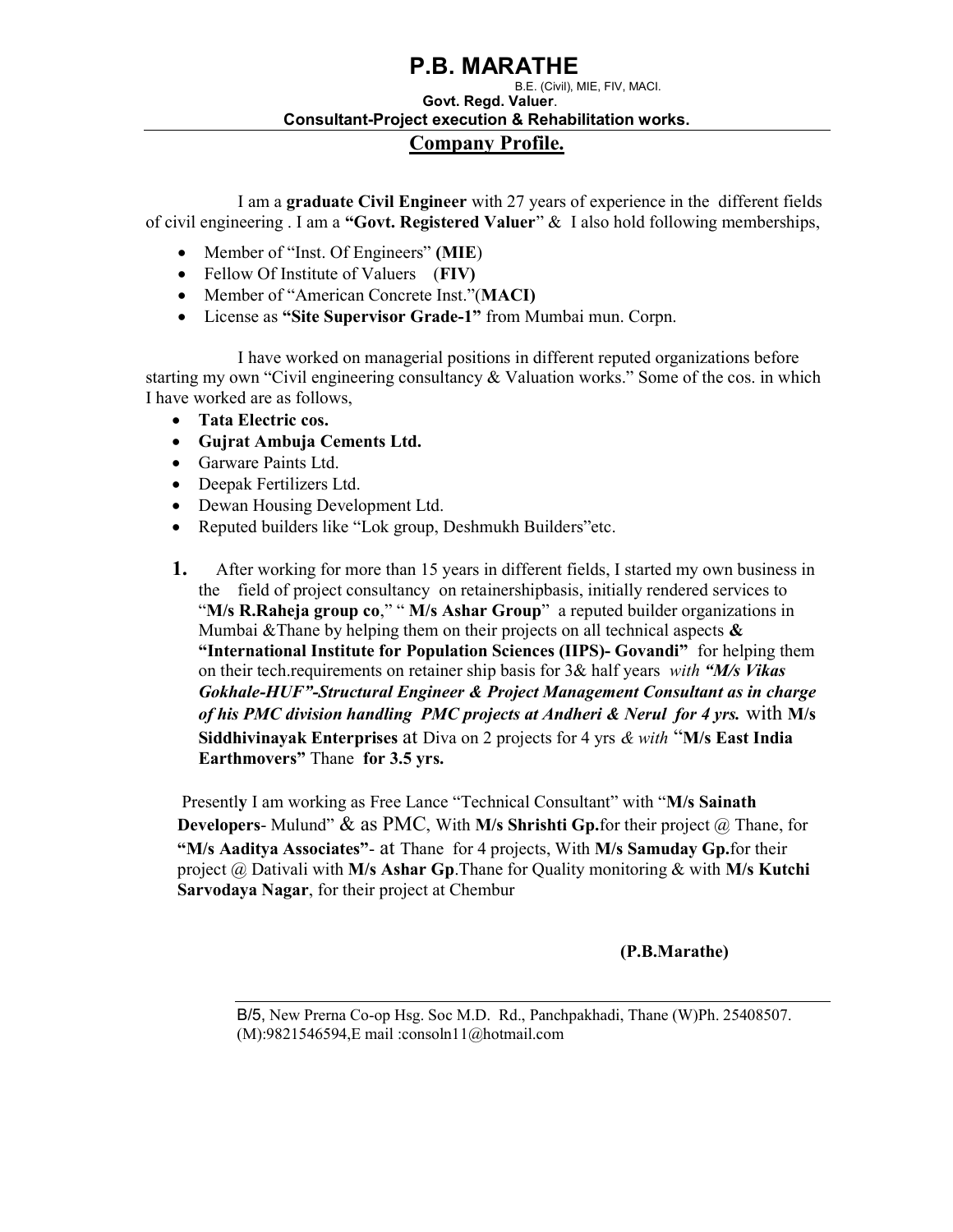### Details of few projects Completed Recently:

- 1 Construction of 20 storied building for Saidas Soc at Versova of 1,20,000 sft Architect : M/s Kalgutkar Associates, RCC Consultant : M/s A.L.Prabhu.
- 2. Construction of 13 storied tower for IPS officers at Palm Beach Road,Nerul of 70000 sft Architect : M/s Hafeez Contractor, RCC Consultant : M/s Mahimtura Associates.
- 3. Construction of 21 storied tower at Thane of 100000 sft for M/s East India Earthmovers. Architect : M/s Nilesh Sawant, RCC Consultant : M/s Ajay Mahale.
- 4 M/s Sainath Developers,Ghatkopar- residential cum commercial bldg 1,00,000 sft Architect : M/s Raza Kabul, RCC Consultant : M/s R.C.Tipnis.

5. With M/s Siddhivinayak Enterprises (Kamran Group co.),M/s Vighnaharta Enterprises at Diva-2 projects for 7 &14 residential cum commercial Buildings.- App. 3,50,000 sft, Architect : M/s Makrand Toraskar & Mr.Samir Lotke, RCC Consultant : M/s Ajay Mahale.

### Details of projects in hand :

- a) With M/s Aaditya Associates  $\omega$  Thane for 4 projects.Appx.1,00,000 sft each Architects : M/s Saakar, M/s Shashi Deshmukh,M/s Ravi Iyer & RCC Consultant : M/s Anand Sawant.
- b) With M/s Shrishti Gp.Thane for One project,area appx.25000 sft, Architect : M/s Architype, RCC Consultant : M/s Ajay Mahale.
- c) Working as in house consultant with M/s Sainath developers at their Mulund projects. Architect : M/s Faroque Lokhanwala, RCC Consultant : M/s R.C.Tipnis.
- d) With M/s Kutchi Sarvodaya Nagar, for their project at Chembur, Architect : M/s Tiwaskar Assocoiates, RCC Consultant Mr.M.R.Patil.
- e) With M/s Ashar Gp.Thane for Quality monitoring, Architect : M/s Suresh Babu, RCC Consultant M/s R.C.Tipnis & M/s J.W.Associates.
- f) With M/s Samuday Gp.for their project  $\omega$  Dativali, area appx.35000 sft, Architect : M/s Jeetesh Pawar, RCC Consultant M/s Bahubali.
- g) Also worked with Arch.Sandeep Sikre & Ass.Arch.Shoub Talib,Arch.Kutub Mandviwala,Arch.Sureshbabu, & RCC Consultants Mr.Watve from M/s Y.S.Sane,Rajesh Laddad & Mr.Rao of S.R.Consultants for short period.

#### (P.B.Marathe.)

B/5, New Prerna Co-op Hsg. Soc M.D. Rd., Panchpakhadi, Thane (W)Ph. 25408507. (M):9821546594,E mail :consoln11@hotmail.com